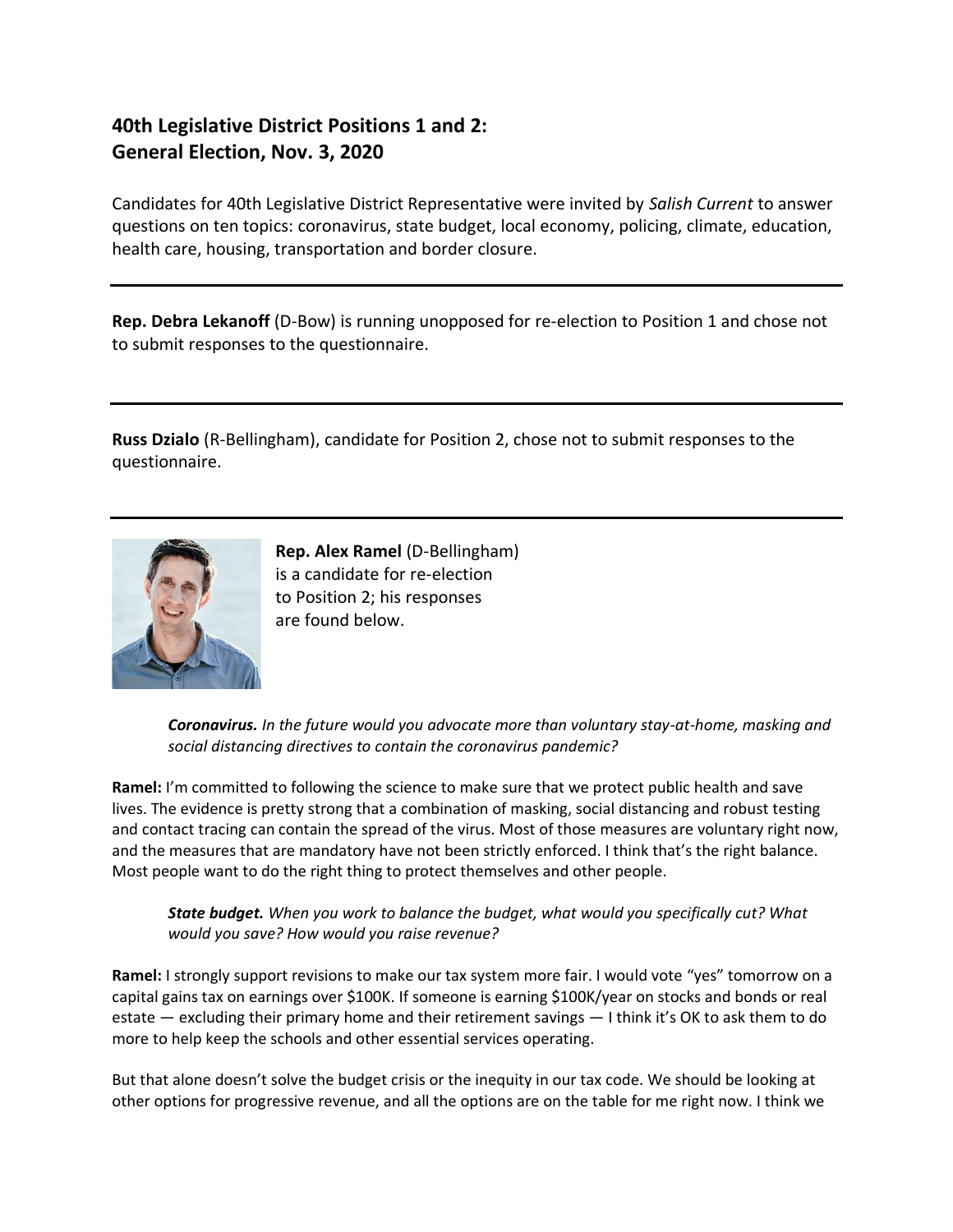probably need a smart package that keeps our budget stable, that reduces taxes that don't work well like sales tax and B&O, and (that) couples that with taxing things we don't want, like pollution.

## *Local economy. If you think your district's economy should be more diversified, what specifically will you do to make that happen?*

**Ramel:** My approach to economic development is more what you might think of as gardening rather than big game hunting: tending to many small businesses rather than looking for one big prize. Our first focus should be on businesses that are already here — where owners are invested in our community, their kids are in our schools and their social networks are here — and work to make those businesses thrive. Too often economic development means trying to cut taxes or reduce local health and safety or labor regulations to try to attract a big corporation. I think that's a race to the bottom.

We should be making our downtowns energized and thriving places, interconnecting our rural economies and growing value added processing, and protect the things that make this a place where successful business owners who have choices want to live.

*Police. If you think police reform is necessary to prevent discrimination against people of color, what specifically will you do to improve policing and police accountability?*

**Ramel:** We absolutely must address systemic racism in policing. This won't be a single bill or a quick fix solution.

We need truly independent investigation and a special prosecution system for cases involving police misuse of force. I want to make sure that if an officer acted wrongly, that they are held to account. But I also want to know that if an innocent officer is accused, that we have a system that the community will trust when they are found innocent.

We need to revise both our use-of-force policies and our training for officers. Chokeholds, tear gas, rubber bullets all have too much potential to be misused.

And we need to be thinking about what situations really warrant police response. Responding to a nonviolent situation, like homelessness or a mental health crisis, with police who are not trained for those situations, can make them worse. Instead, let's prioritize getting people the help they need with trained counselors and behavioral health professionals.

There is more to do, and I want to keep listening to people of color and marginalized communities, and also to be guided by data about what is working elsewhere.

### *Climate. If you agree that forest fires, extreme weather and changing ocean conditions are caused by changing climate, what will you specifically do to address climate change?*

**Ramel:** I currently represent the House Democrats on the 2021 Energy Strategy Task Force. We have set aggressive goals to reduce the pollution that causes climate change, goals that will meet our responsibilities under international agreements, the best guidance we have from science, and — most importantly — will meet our responsibility to future generations.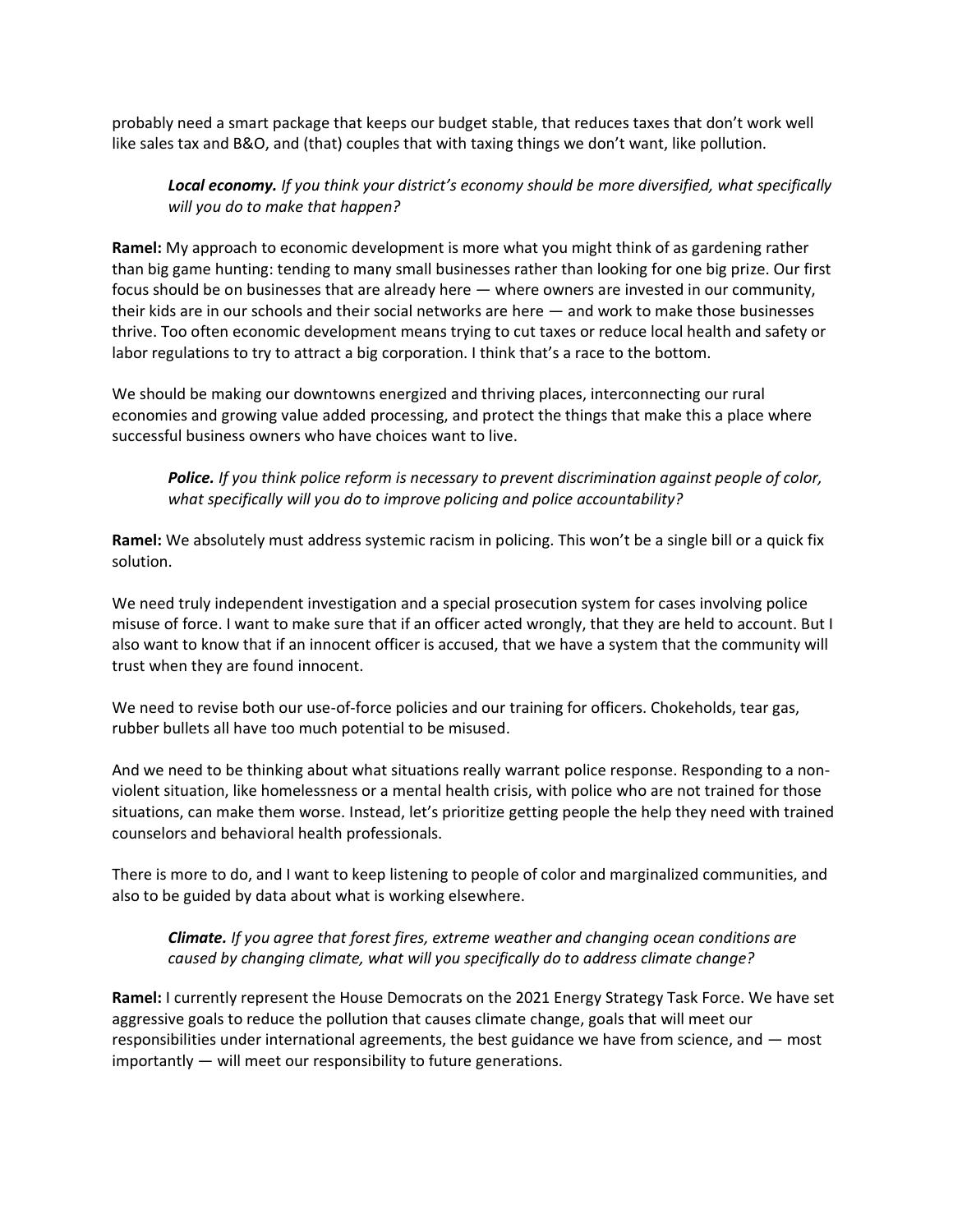The strategy is a way to evaluate the various sectors — electricity, buildings and transportation, and think about them comprehensively. The good news is that we have all the technology we need to run on clean energy, we know how to do it and the transition will create tens of thousands of jobs. We can do this in a way that reduces historic inequities and protects workers. All we need is the political will

I have a few near-term priorities. We need a price on carbon pollution. We should pass a low-carbonfuel standard. We need to fully implement the Clean Energy Transformation Act to deploy renewable electricity like wind and solar, as well as energy storage and efficiency. And as the electric supply gets cleaner and cleaner, we should be transitioning to electric cars and all-electric, zero-carbon buildings.

## *Education. What will you specifically do to ensure that every K-12 student has a computer and high-speed internet to attend remote schooling?*

**Ramel:** In the 21st century, and especially in this pandemic, electronic interconnectedness is no longer a luxury, it's a basic necessity. I anticipate that we will be making significant investments this year in expanding our state's broadband access, and I'll fully support those investments from the capital budget. It's also important that we empower our local partners — cities, Public Utility Districts and Port Authorities to be part of this. These partners have access to finance, local area knowledge and project development know-how that can help us build a modern fiber system for Washington.

With regard to personal computers, I agree that this is essential to education. It was before the pandemic and they are even more important now. Many district are already able to afford to provide students with these resources. I don't know the best way to make it equitable for those districts that haven't made that investment, but I agree it's a priority for our budget.

### *Health care. What will you do to improve access to affordable health care in the state and in your district?*

**Ramel:** Several years ago, Washington state created a public option for our health insurance system. This is a critically important step to improving access to healthcare, but it's not yet open to everyone who lives in Washington. A bill ran last year that would have made that option available to undocumented people in Washington, and I absolutely think that is the right thing to do. I'm one who believes that healthcare is a basic human right, but even if you don't agree, I hope you have seen this pandemic reveal the ways in which we are connected to each other.

### *Housing. What will you do to improve access to affordable housing in the state and in your district?*

**Ramel:** The top priority here is the state's Housing Trust Fund, which we use to support construction of housing. I'm an advocate for increasing the annual funding levels for housing within the capital budget, and I'm focused on ensuring that these homes stay affordable permanently.

We also voted this year to give local governments the authority to create local revenue for housing. These kinds of local funds will make our cities and counties more effective and invested partners in housing, and will help stretch those housing trust fund dollars further.

I introduced a bill this year that would have dramatically improved the state's multi-family tax credit system, increasing affordability, making the program work for more cities and work for more